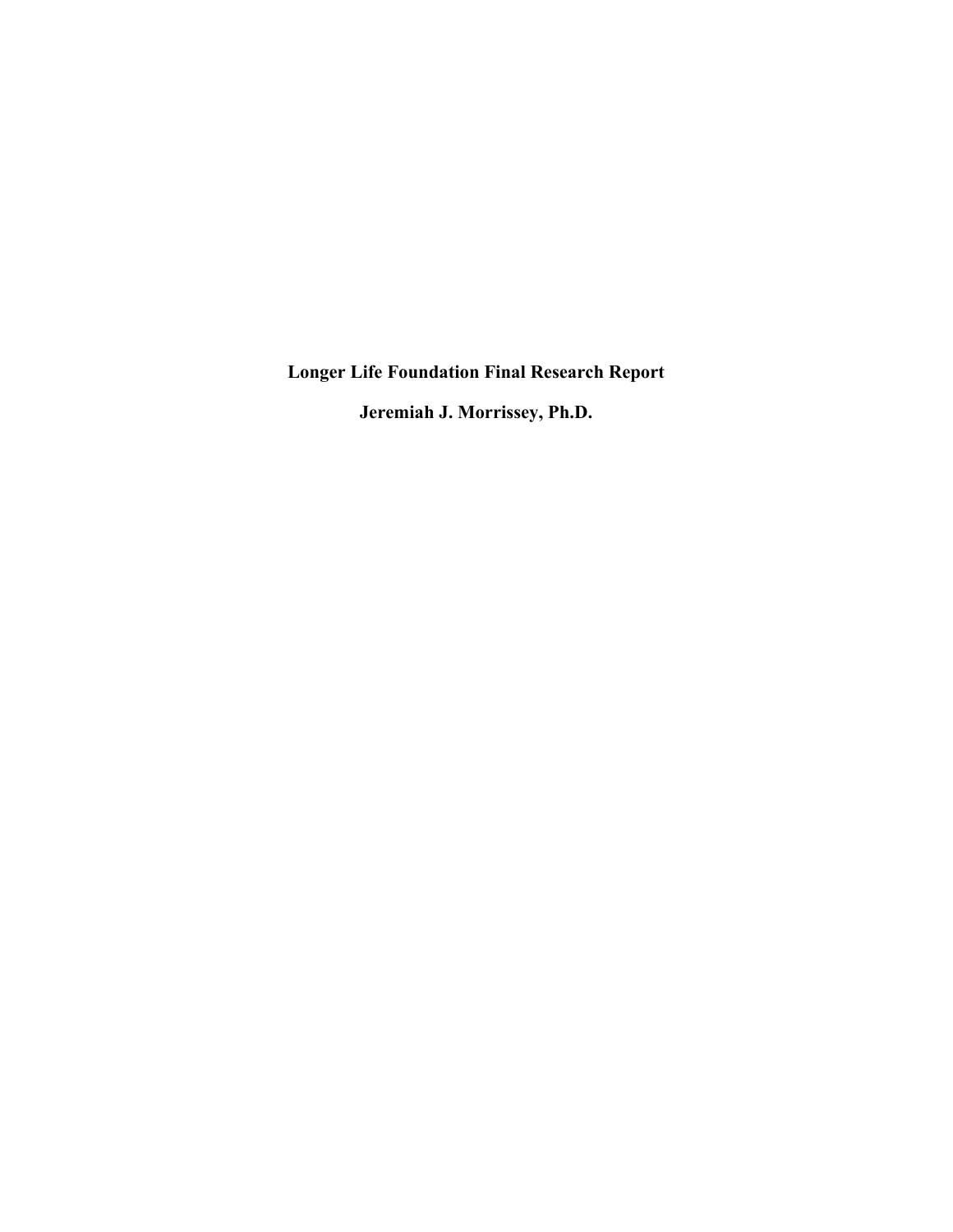Abstract: Based on microarray studies showing that several genes were highly expressed in cancerous compared to normal kidney cells, we hypothesized that novel proteins would be found in high concentrations in the urine of patients with kidney cancer. In an IRB-approved clinical investigation, we found (by Western blotting) markedly increased urine concentrations of aquaporin-1 (AQP-1) and adipophilin (ADRP) in patients with clear cell and papillary carcinomas which together account for over 80 percent of kidney cancers. A month or more after tumor removal the concentration of these two novel proteins decreased to barely or undetectable levels in the patients' urine. These proteins appear sensitive and specific and, if validated and matured into a clinically useful assay, they would be the first ever non-invasive biomarkers for detecting renal cancer and its recurrence. The specific aim of the proposal was to: **Identify candidate novel biomarker proteins in the urine of patients with renal cancer.**

Through this grant from the Longer Life Foundation we were able to validate the sensitivity and specificity of AQP-1 and ADFP to differentiate patients with clear cell and papillary subtypes of kidney cancer as small as 1 centimeter from control patients with ostensibly no cancer. These surgical control patients were matched by age, sex, estimated glomerular filtration rate, weight and smoking history to be statistically indistinguishable from the patients having surgery for kidney cancer. In addition to AQP-1 and ADFP, the urine of both the cancer and control cohorts was used to measure the concentrations of neutrophil-gelatinase associated lipocalin (NGAL) and kidney injury molecule-1 (KIM-1), two emerging biomarkers of general kidney injury, to compare their sensitivity and specificity to that of AQP-1 and ADFP. Based on our results, KIM-1 will detect patients with kidney cancer recognizing it as a kidney injury while NGAL is less sensitive. Neither KIM-1 nor NGAL are specific for kidney cancer. AQP-1 and ADFP appear to be sensitive and specific for clear cell and papillary subtypes that account for over 80 percent of kidney cancer.

By the SEER Stat Facts of the Kidney Cancer Homepage of the National Cancer Institute, one in 70 adults in the United States will develop kidney cancer during their lifetime. In men, renal cancer was seventh among newly diagnosed cancers in 2009 ahead of both leukemia and pancreatic cancer, and in women it was eighth in newly diagnosed cancers ahead of both ovarian and pancreatic cancer. Development of a cost effective and high through-put ELISA for either or both of these proteins could be used to annually screen the general population or at least at risk populations for kidney cancer eventually by convenient dip-stick technology. Systematic screening would identify this devastating disease at an early treatable stage, certainly earlier than occurs by haphazard discovery or by clinical presentation, thereby saving lives. Discovery of the kidney cancers at an early stage would also allow tumor resection by relatively non-invasive laparoscopic and nephron-sparing partial nephrectomy rather than open total uninephrectomy thereby decreasing patient morbidity, hospitalization costs and preserving future kidney function.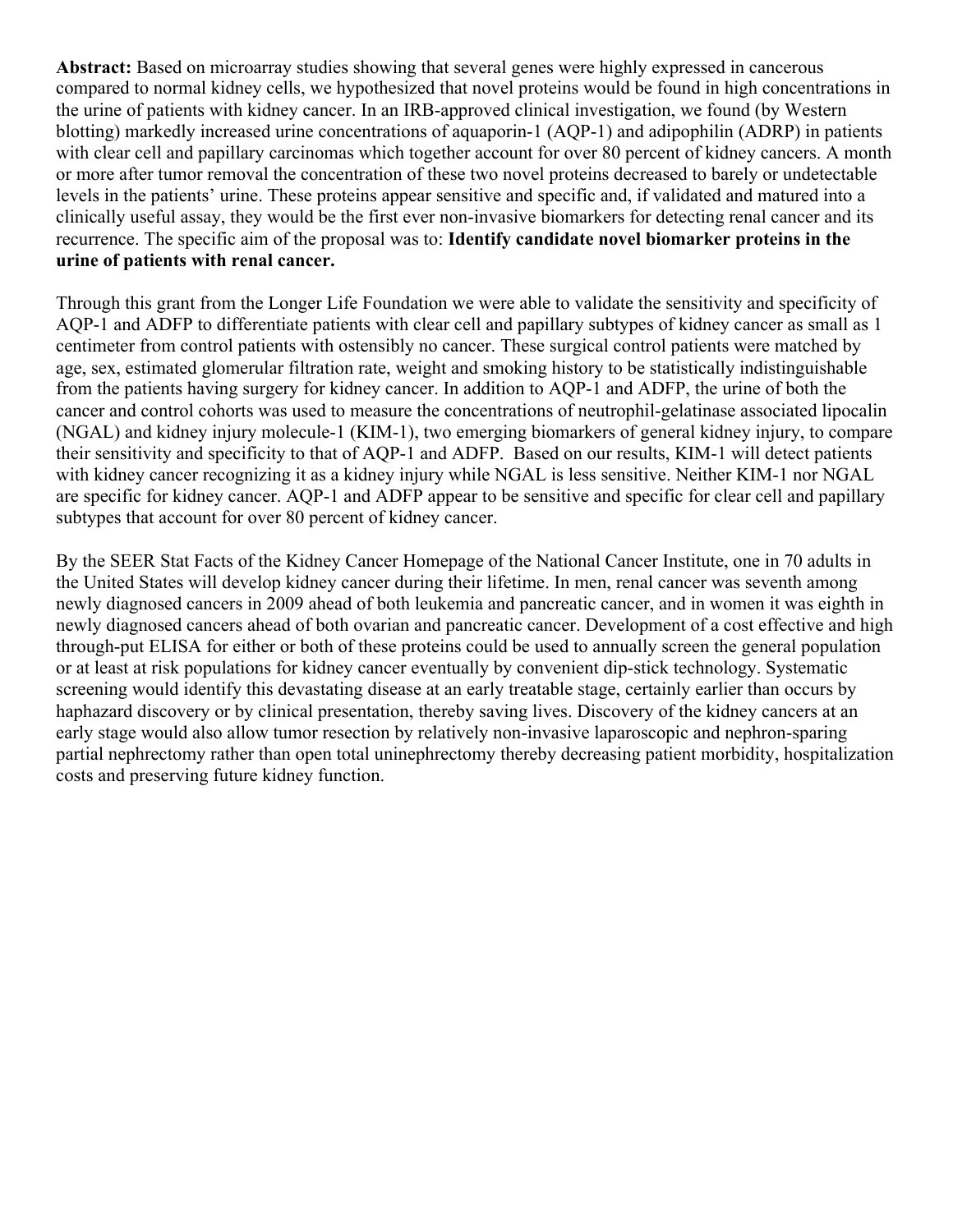**Summary and Description in Lay Language:** Renal (kidney) cancer is a silent killer. By the time renal cancer causes symptoms which prompt patients to visit their physician, the tumor has usually advanced beyond a curative stage. In the US in 2009 over 54, 000 new cases of kidney cancer were diagnosed and almost 13,000 patients died from this disease. This represents about 3 percent of adult malignancies but kidney cancer is the sixth leading cause of cancer deaths. Over three billion dollars was spent on kidney cancer alone in the United States in 2009. There are known risk factors for kidney cancer such as smoking, obesity and hypertension. Unfortunately, there is no test that can be effectively and easily used to screen populations at high risk to develop kidney cancer. This is tragic, because when diagnosed early, surgery often cures the disease and prolongs life first by tumor removal and second by preserving viable kidney function. Previous studies by many groups have characterized gene and protein expression in tumor tissue once it was removed, but this has not translated into any clinically relevant tests to prospectively diagnose kidney cancer. The goal of our study was to identify novel biomarkers – molecules in urine that are either atypically present or absent that will signal the presence of otherwise undetectable cancers, and allow their early removal. Based on preliminary data, we have found two novel proteins, aquaporin-1 and adipophilin in the urine of patients with kidney cancer that are greatly decreased in their urine after surgery to remove the tumor. These biomarkers were characterized to determine their sensitivity and specificity to diagnose kidney cancer. The accuracy of the markers to specifically diagnose kidney cancer was evaluated by comparing the marker levels in age- and sex-matched normal individuals who had undergone surgery for non-kidney related issues and to compare these results to diagnoses based on two general biomarkers of kidney injury. Based on our study, one of the general kidney injury biomarkers did differentiate patients with kidney cancer from the surgical control patients. The other general biomarker was less discriminating in diagnosing kidney cancer. Unfortunately, both of these general biomarkers were not specific for kidney cancer suggesting that additional tests would need to be done to specifically diagnose kidney cancer. Our markers, aquaporin-1 and adipophilin, were found to be sensitive and specific at discriminating patients with the most prevalent forms of kidney cancer (accounting for over 80 percent of kidney cancers) from the surgical control patients. Patients with tumors as small as 1 centimeter (about 0.4 inch) could readily be discovered.

In the future, we will develop more inexpensive, high throughput, real-time assays for the biomarkers that can give same-day results. Overall, this investigation has the potential to improve the health of everyone in general and those in at-risk populations by developing a method to detect kidney cancer at a stage early enough to allow a significant chance for cure and preserve existing kidney function all of which will lead to a longer life.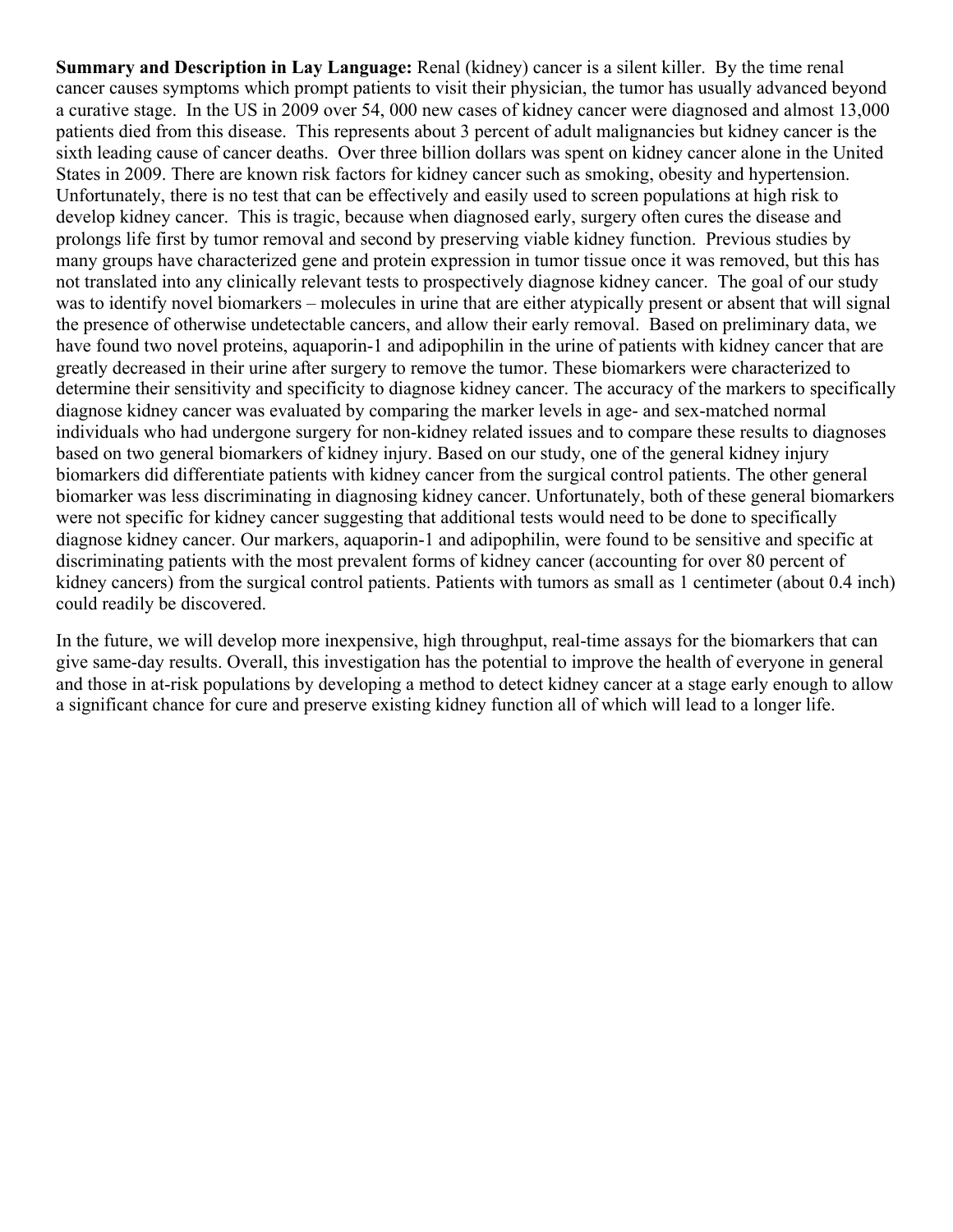**Introduction:** Kidney cancer is generally silent and frequently fatal (1-4). About 80 percent of kidney tumors are discovered incidentally during abdominal imaging performed for unrelated diagnostic reasons. When symptomatically diagnosed due to blood in the urine, abdominal pain or abdominal mass; renal cancer has already metastasized in 30-40 percent of patients. Renal cancer is notoriously resistant to chemotherapy, and metastatic disease means a poor prognosis, with a 5 year survival of 5 percent. Even with earlier diagnosis due to incidental radiologic detection, up to 30 percent of patients will ultimately have metastatic disease (1-4).

Renal cell carcinoma accounts for about 3 percent of adult malignancies but is the sixth leading cause of cancer deaths. Thus, it should not be considered a rare disease. More than 57,000 cases of kidney cancer were diagnosed, almost 13,000 deaths attributable to this disease occurred, and more than 3 billion dollars was spent on kidney cancer alone in the United States in 2009. By the SEER Stat Facts of the Kidney Cancer Homepage of the National Cancer Institute, one in 70 adults in the United States will develop kidney cancer during their lifetime. In men, renal cancer was seventh among newly diagnosed cancers in 2009 ahead of both leukemia and pancreatic cancer, and in women it was eighth in newly diagnosed cancers ahead of both ovarian and pancreatic cancer. Having suitable biomarkers of kidney cancer are important to disease diagnosis and documenting response to therapy. We have shown that aquaporin-1 (AQP1) and adipophilin (ADFP) are significantly increased in urine of patients with clear cell and papillary kidney cancer, which together account for more than 80 percent of all kidney cancers (5). The suitability of these markers entails specificity of the diagnostic procedure to differentiate patients with kidney cancer at an early stage (T1a tumors less than 4 cm.) from control patients. By the time kidney tumors grow large enough to be symptomatically diagnosed (hematuria, flank pain or a palpable flank mass), they are often (30-40percent) metastatic (1-4). Increasingly, kidney cancer is found incidentally when otherwise asymptomatic individuals undergo abdominal imaging (ultrasound, CT or MRI) for unrelated diagnostic purposes. Nonetheless, despite pre-symptomatic diagnosis, about one-third of these tumors have micro-metastasized to local lymph nodes or adjacent organs at the time of diagnosis. Metastatic kidney cancer is notoriously resistant to chemotherapy with a 2 year survival of less than 20 percent. Thus a diagnosis of renal cancer portends poor patient outcome. In contrast, early diagnosis has a more promising prognosis. Since renal cancer is largely unilateral, a small imaged renal mass confined in the kidney can be removed by nephrectomy with survival rates exceeding 70 percent. Furthermore, early detection enables partial rather than total nephrectomy, and relatively non-invasive laparoscopic surgery rather than an open flank incision total nephrectomy; reducing morbidity, cost, accelerates patient recovery and preserves future renal function.

 Unfortunately, there is no valid biomarker for the early detection of kidney cancer. The established test for overall kidney function, serum creatinine, is not sensitive enough for early renal cancer detection. The emerging urinary biomarkers of kidney disease, KIM-1 and NGAL, although indicative of kidney disease per se, may not be sensitive or specific enough to validly diagnose kidney cancer. The unmet need and barrier to progress in the field is a sensitive and specific diagnostic test for the early detection of kidney cancer from other urologic cancers, particularly at a curative stage. As stated above, we have shown that AQP1 and ADFP are significantly increased in urine of patients with clear cell and papillary kidney cancer. These are the first ever sensitive and specific urine biomarkers for detecting kidney cancer. Having a low cost and reliable means of diagnosing patients with kidney cancer will improve clinical practice by identifying patients at an early non-metastatic stage when there are more options for tumor removal and the preservation of future kidney function. This study seeks to validate the usefulness of AQP-1 and ADFP to diagnose patients with kidney cancer in a second cohort of patients.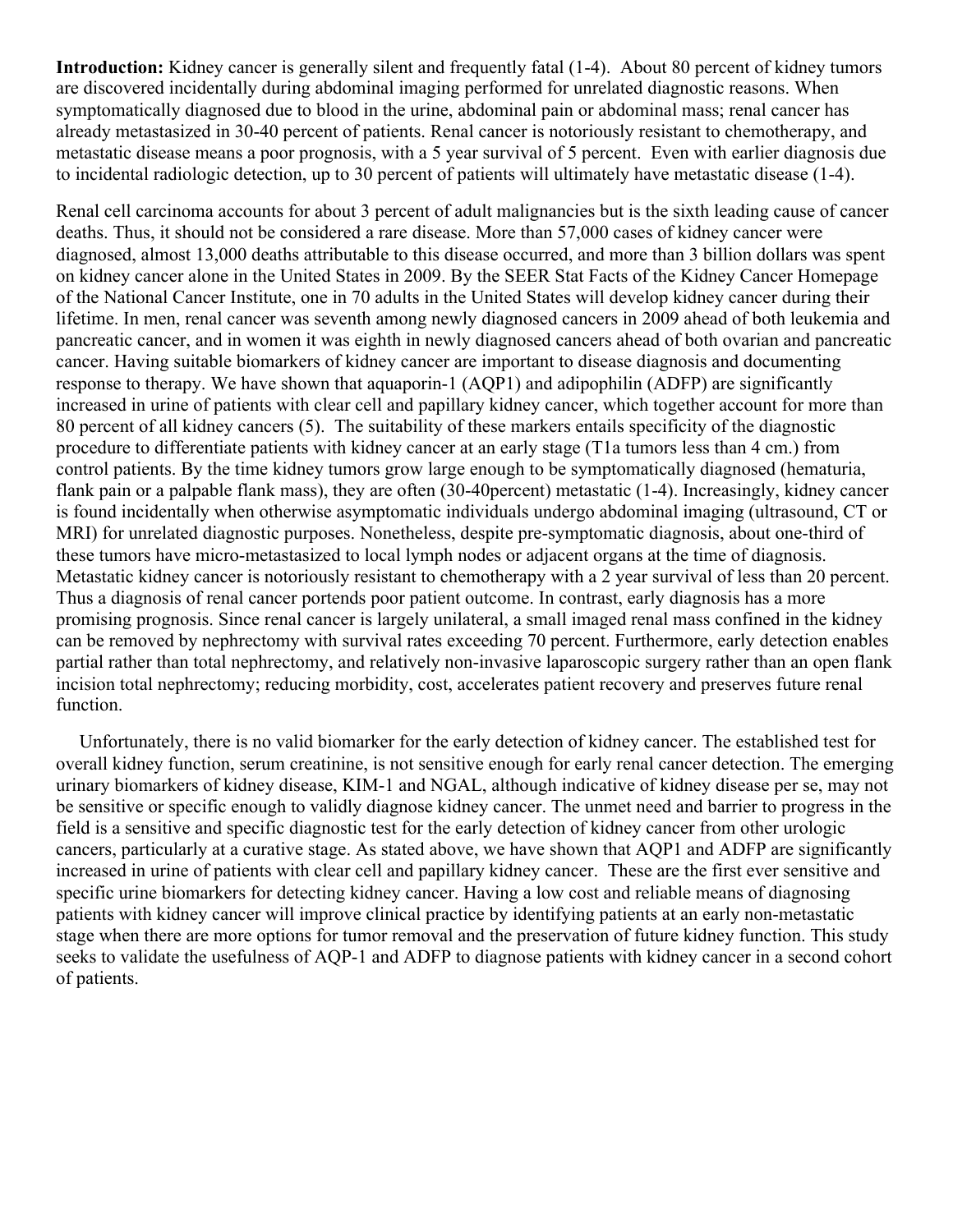# **Methods:**

**AQP-1 and ADFP Western blots:** AQP-1 and ADFP were quantitated as described (5). Briefly, urine was centrifuged (1,800g, 10 min) to remove debris and mixed with a protease inhibitor tablet (Roche) prior to processing for Western blot analysis or freezing at -80°C. Urinary creatinine concentration was quantified by the Jaffe reaction. Protein from 100 µl of fresh spun urine was precipitated with 1.5 ml ice cold acetonemethanol (1:1), centrifuged and washed with fresh acetone-methanol (1.5 ml). Precipitated proteins were dissolved in an amount of SDS-sample buffer such that 5µl of sample reflected the amount of urine containing lug of creatinine. Urine samples processed for Western blot were stored at 4<sup>o</sup>C prior to analysis. The blocked membranes were incubated with 1/500 dilution of anti-AQP-1 (H-55) antibody or a 1/200 dilution of anti-ADFP (H-80) antibody (both from Santa Cruz Biotechnology, Inc. Santa Cruz, CA) in blocking buffer containing 0.1% Tween-20 overnight. After washing, the membranes were incubated with a 1/2000 dilution of donkey anti-rabbit IgG IRDye 680 (LI-COR Biosciences, Lincoln, NE) in blocking buffer with 0.1% Tween-20 for 1 hour. Both AQP-1 and ADFP were visualized and quantified using a LI-COR Odyssey Infrared Imager and proprietary software. AQP-1 and ADFP were quantified using arbitrary absorbance units. On each gel, the same 2 pre-excision urine samples were analyzed, and used to normalize the signal response across all gels run within the same or different days. Over the span of numerous gels for AQP-1, the variation in the signal of these common samples was 10% and of gels for ADFP the variation was 9%.

**AQP-1 ELISA Development:** Through the course of Western blot procedures, we have identified several polyclonal and monoclonal antibodies that have been used in preliminary studies to optimize the capture and detection of each protein. Recombinant His-tagged AQP-1 was expressed in HEK293 cells and the purified protein used as standard to develop sensitive and specific ELISAs for AQP-1. The results were normalized to the urinary creatinine concentration.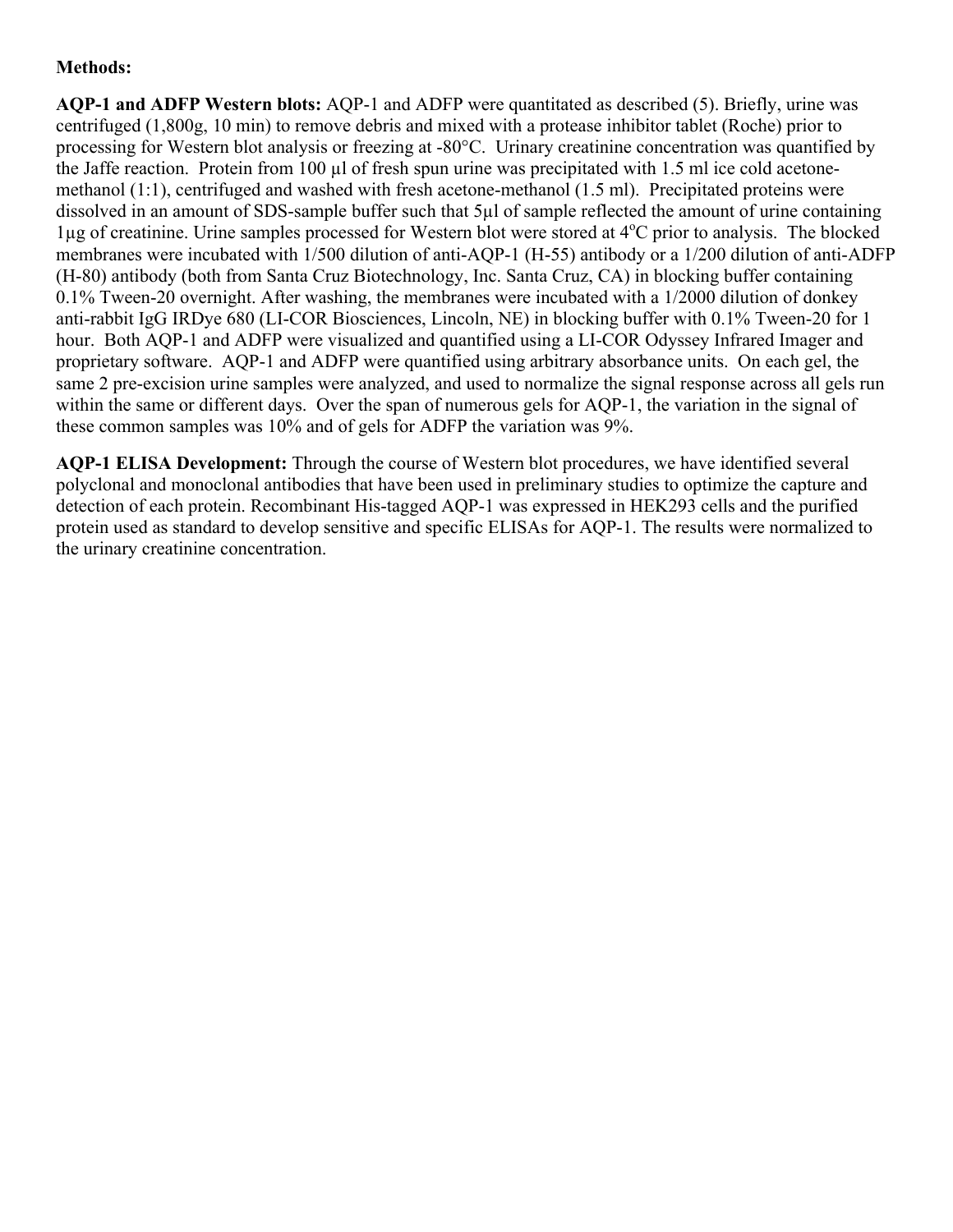## **Results:**

**Patient Characteristics.** Forty six patients with a presumptive diagnosis of kidney cancer were enrolled. Based on the final pathological results, 35 patients were found to have clear cell and papillary subtypes of kidney cancer with tumor sizes ranging from 0.6 to 18 centimeters. Eighteen patients had tumors at stage T1a; under 4 centimeters in greatest dimension. Overall, 12 patients were diagnosed with chromophobe, oncocytoma, angiomyolipoma and cysts. With over 30,000 surgeries performed each year at Barnes-Jewish Hospital, matching patients in a surgical control cohort by age, sex, weight (obesity is a risk factor for kidney cancer), smoking history (another risk factor) and overall kidney function to the kidney cancer patient cohort was achieved. This is illustrated by a histogram (Figure 1) which shows a bimodal distribution of patient age in the cancer cohort that was mimicked fairly well in the control patient group. This bimodal distribution may be due to an asymptomatic imaged renal mass discovered incidentally (younger age) and discovery due to symptoms (older age).The 35 patients with a final diagnosis of either clear cell (32) or papillary (3) subtypes of kidney cancer were statistically indistinguishable from the 44 surgical control patients by age (0.94 by t-test), sex (0.84 by Chi-square test), weight (0.76 by Wilcoxon rank sum test), smoking history (0.96 by Chi-square test) and estimated glomerular filtration rate as an overall measure of kidney function (0.71 by t-test).

**Biomarker Characteristics.** Regression analysis of the 35 patients with clear cell and papillary factored by tumor size gave Spearman rank correlations of 0.709 ( $r^2$  = 0.05) and 0.191 ( $r^2$  = 0.24), respectively for the nonspecific kidney injury biomarkers KIM-1 and NGAL (data not shown). Similar analysis for the kidney cancer markers gave Spearman rank correlations of 0.894 ( $r^2$  = 0.83) and 0.923 ( $r^2$  = 0.81), respectively for ADFP and AQP-1 (Figures 2 and 3). By area under the receiver operating characteristic curve analysis, KIM-1 and NGAL were 0.976 and 0.845 respectively (data not shown). For AQP-1 and ADFP, the area under the curves was 0.99 and 0.94 for AQP-1 and ADFP respectively (Figures 4 and 5).



## **Preliminary ELISA.**

In preliminary studies, we have developed an ELISA for AQP1 in urine (left panel) giving results fairly in accordance with the AQP1 relative quantitation by Western blot (right panel) when both were normalized to the urinary excretion of creatinine. The means of detection was IRDye-tagged antibody to the detection antibody of the sandwich ELISA for AQP-1. This ELISA will be improved to maximize sensitivity to be able to measure AQP-1 in both patient urine and serum and have at least the sensitivity of the Western blot for urine samples. We are testing effects of urine salt and urea on ELISA results and transitioning to horse radish peroxidase second antibody or luminescent detection to improve sensitivity.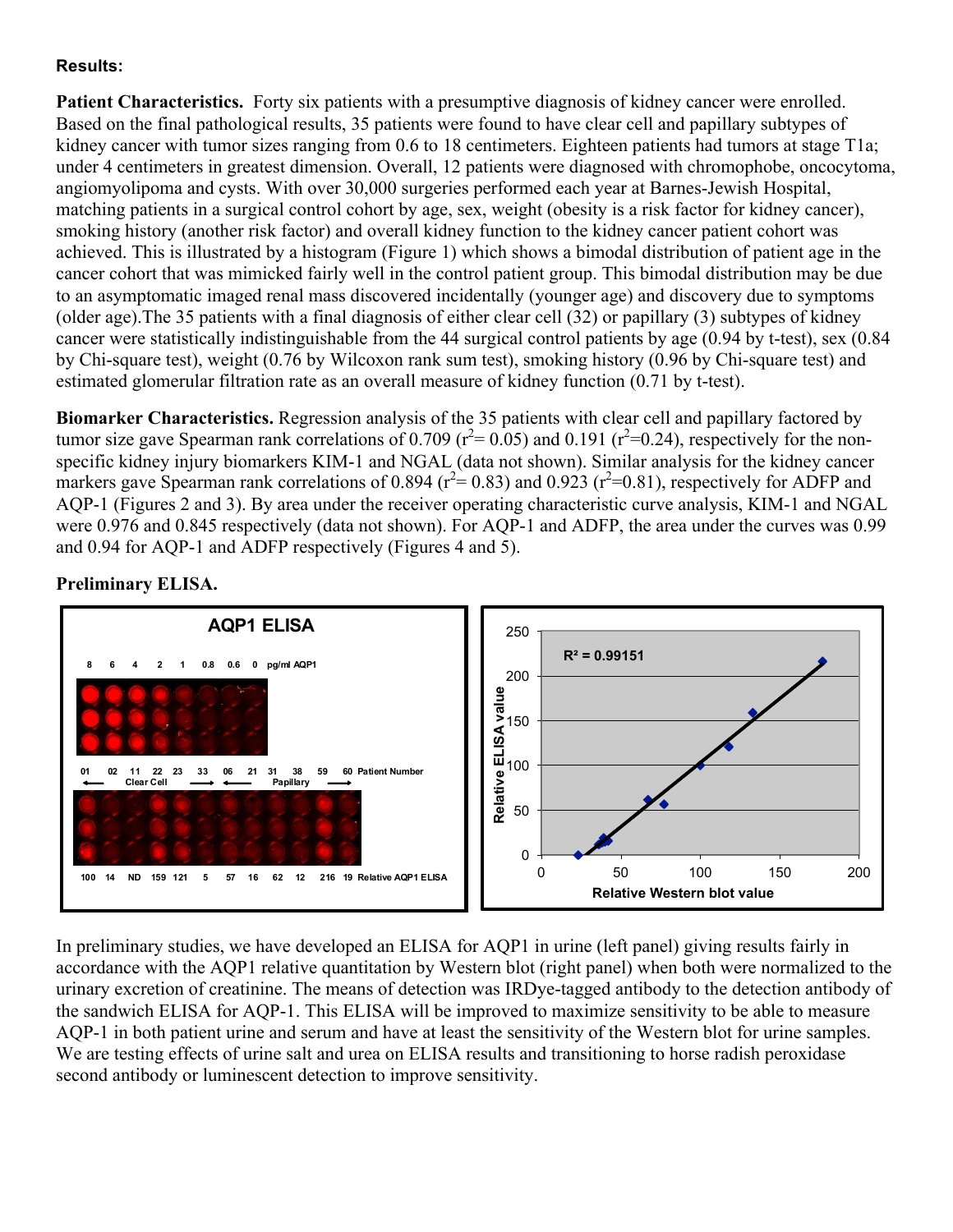### **Discussion:**

This investigation shows that KIM-1 concentrations were increased in the urine of patients with clear cell and papillary kidney cancers and were significantly correlated with tumor size (Spearman rank correlation 0.709). These results might suggest that KIM-1 may have potential utility as biomarker to detect occult renal cell and papillary carcinomas. However, as discussed below, based on the literature, KIM-1 lacks the specificity to correctly diagnose kidney cancer per se. In contrast, urine NGAL concentrations were not significantly increased in renal cancer patients and were less related to tumor size (Spearman rank correlation 0.191). These results suggest that NGAL has little potential as a renal cancer biomarker.

Kidney injury molecule-1 (KIM-1) is a promising biomarker of renal injury undergoing clinical evaluation. By immunohistochemistry, KIM-1 expression was found to be significantly increased in clear cell and papillary carcinoma, and not present in adjacent normal kidney (6 and 7). Urinary KIM-1 excretion was increased in patients with clear cell or papillary tumors, and the urine KIM-1 excretion somewhat mirrored tumor size (6) Our study found a reasonable correlation with tumor size ranging from 0.6 to 3.8 cm With a Spearman rank correlation of 0.709. That KIM-1 is found in increased amounts in the urine of patients with these renal tumors is additionally important since the tumors are partially or completely surrounded by a fibrous capsule (8 and 9). This suggests communication of the renal tumors with the urine-forming tubular elements of the kidney or the ability of an encapsulated tumor to affect adjacent "normal" kidney, supports the use of urine as a source to discover and measure biomarkers specific for kidney cancer. From this study (especially the ROC analysis of 0.976) and studies cited above, one would outwardly conclude that urinary KIM-1 is a sensitive and specific biomarker of kidney injury. Nevertheless, based on the literature, KIM-1 is over-expressed and excreted in the urine of patients with numerous types of kidney injury such as that due to diabetes, glomerulosclerosis, IgA nephropathy, polycystic kidney disease, nephrotoxicants and ischemia (10-12). Therefore, the impressive ROC analysis is deceiving when true disease-specificity is considered. While it is non-specific to many kidney diseases, KIM-1 appears to be a sensitive biomarker of any kidney injury but here lacks the specificity needed for a biomarker of kidney cancer. Since clear cell and papillary carcinoma affects over 80 percent of those with kidney cancer, KIM-1 analysis would detect the vast majority of individuals with this devastating disease; however, as described while sensitive to detect kidney injury, it does not have the specificity to directly diagnose kidney cancer as the disease entity per se. Recently, we have identified increased concentrations of urinary AQP-1 and ADFP as having specificity to diagnose clear cell or papillary kidney cancer (5).

Here in this study sponsored by the Longer Life Foundation, we have validated the sensitivity and specificity of AQP-1 and ADFP to distinguish patients with imaged renal masses pathologically identified conclusively as clear cell and papillary subtypes of kidney cancer from control patients. This assessment is based on the Spearman rank correlations of 0.923 and 0.894 for AQP-1 and ADFP, respectively, and the AUROC values of 0.99 and 0.92 respectively. Individually, AQP-1 and ADFP would minimize the number of false positive or false negative results. What is needed to solidify the specificity issue for diagnosing kidney cancer is to measure urinary AQP-1 and ADFP in a variety of patients with common renal diseases such as diabetic nephropathy or various glomerulonephritites. This represents the first non-invasive assay to diagnose kidney cancer at a treatable stage of the disease and at a time to preserve post-surgical kidney function. Perhaps a combination of non-specific but sensitive marker to any kidney injury (such as KIM-1) along with sensitive and specific markers to kidney cancer, AQP-1 and ADFP, will be necessary to correctly diagnose this disease and the presence of co-morbid kidney diseases.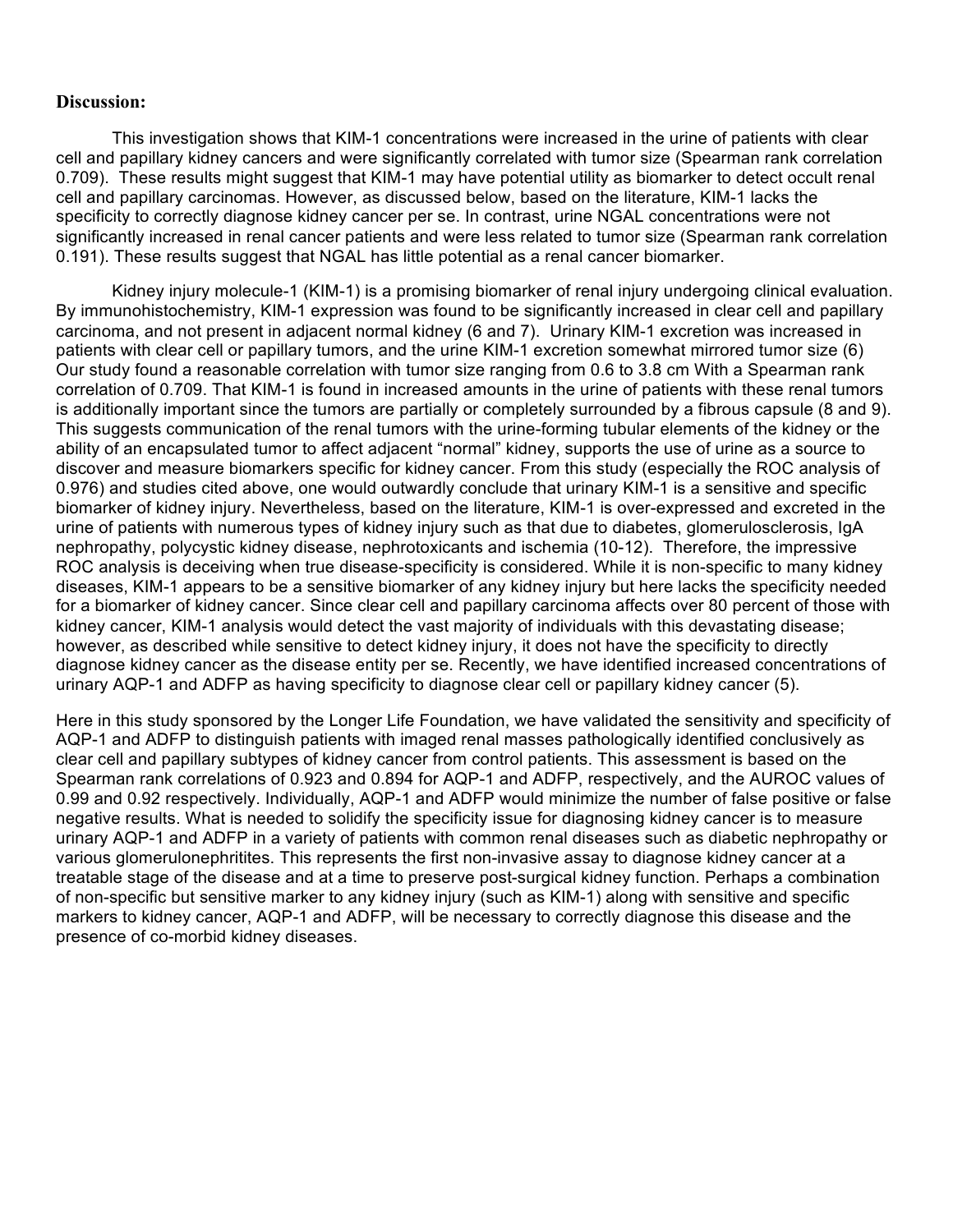**Future Plans:** This validation data was included in a grant application to the NIH resulting in a fundable award with an impact score of 25 and a percentile of 9.

# 1R01CA141521-01A2 URINARY BIOMARKERS OF RENAL CELL CARCINOMAS

An aim of this R01 grant was to develop and refine ELISAs for AQP-1, ADFP and other candidate biomarkers of renal carcinomas.

Additional plans involve measuring urinary AQP-1 and ADFP levels in patients with common kidney diseases such as diabetic nephropathy and glomerulonephritites.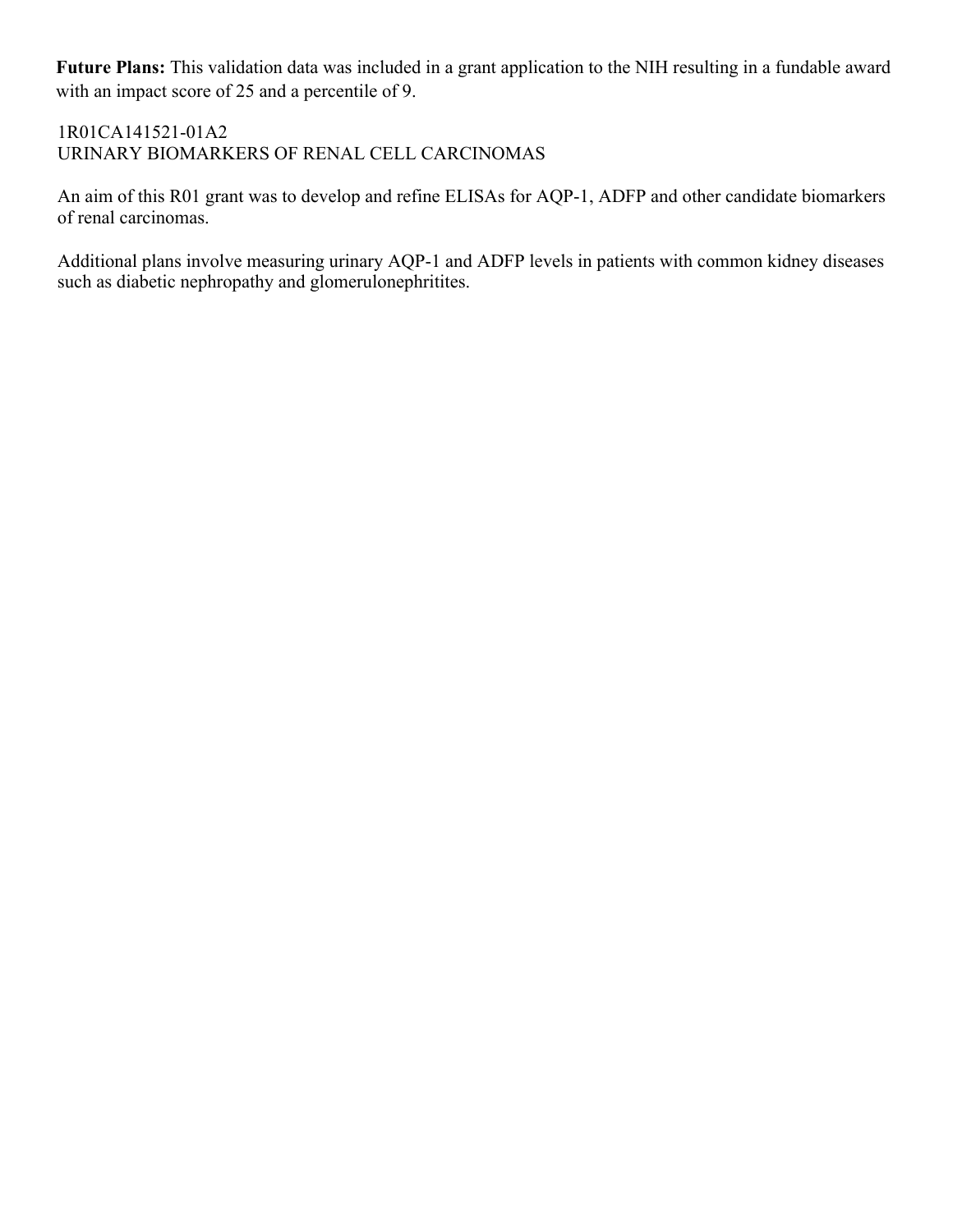#### **References:**

- 1. Atkins MB, Bukowski RM, Escudier BJ*, et al.* Innovations and challenges in renal cancer: summary statement from the Third Cambridge Conference. *Cancer* 2009; **115:** 2247-2251.
- 2. Linehan JA, Nguyen MM. Kidney cancer: the new landscape. *Curr Opin Urol* 2009; **19:** 133-137.
- 3. Rini BI, Campbell SC, Escudier B. Renal cell carcinoma. *Lancet* 2009; **373:** 1119-1132.
- 4. Cohen HT, McGovern FJ. Renal-cell carcinoma. *N Engl J Med* 2005; **353:** 2477-2490.
- 5. Morrissey JJ, London AM, Luo J, Kharasch ED. Urinary biomarkers for the early diagnosis of kidney cancer. *Mayo Clinic Proc.* 2010; **85:** 413-421)
- 6. Han WK, Alinani A, Wu CL*, et al.* Human kidney injury molecule-1 is a tissue and urinary tumor marker of renal cell carcinoma. *J Am Soc Nephrol* 2005; **16:** 1126-1134.
- 7. Lin F, Zhang PL, Yang XJ*, et al.* Human kidney injury molecule-1 (hKIM-1): a useful immunohistochemical marker for diagnosing renal cell carcinoma and ovarian clear cell carcinoma. *Am J Surg Pathol* 2007; **31:** 371-381.
- 8. Lopez-Beltran A, Carrasco JC, Cheng L*, et al.* 2009 update on the classification of renal epithelial tumors in adults. *Int J Urol* 2009; **16:** 432-443.
- 9. Murakata LA, Ishak KG, Nzeako UC. Clear cell carcinoma of the liver: a comparative immunohistochemical study with renal clear cell carcinoma. *Mod Pathol* 2000; **13:** 874-881.
- 10. Bonventre JV. Kidney Injury Molecule-1 (KIM-1): a specific and sensitive biomarker of kidney injury. *Scand J Clin Lab Invest Suppl* 2008; **241:** 78-83.
- 11. Ferguson MA, Vaidya VS, Bonventre JV. Biomarkers of nephrotoxic acute kidney injury. *Toxicology* 2008; **245:** 182-193.
- 12. Vaidya VS, Ferguson MA, Bonventre JV. Biomarkers of acute kidney injury. *Annu Rev Pharmacol Toxicol* 2008; **48:** 463-493.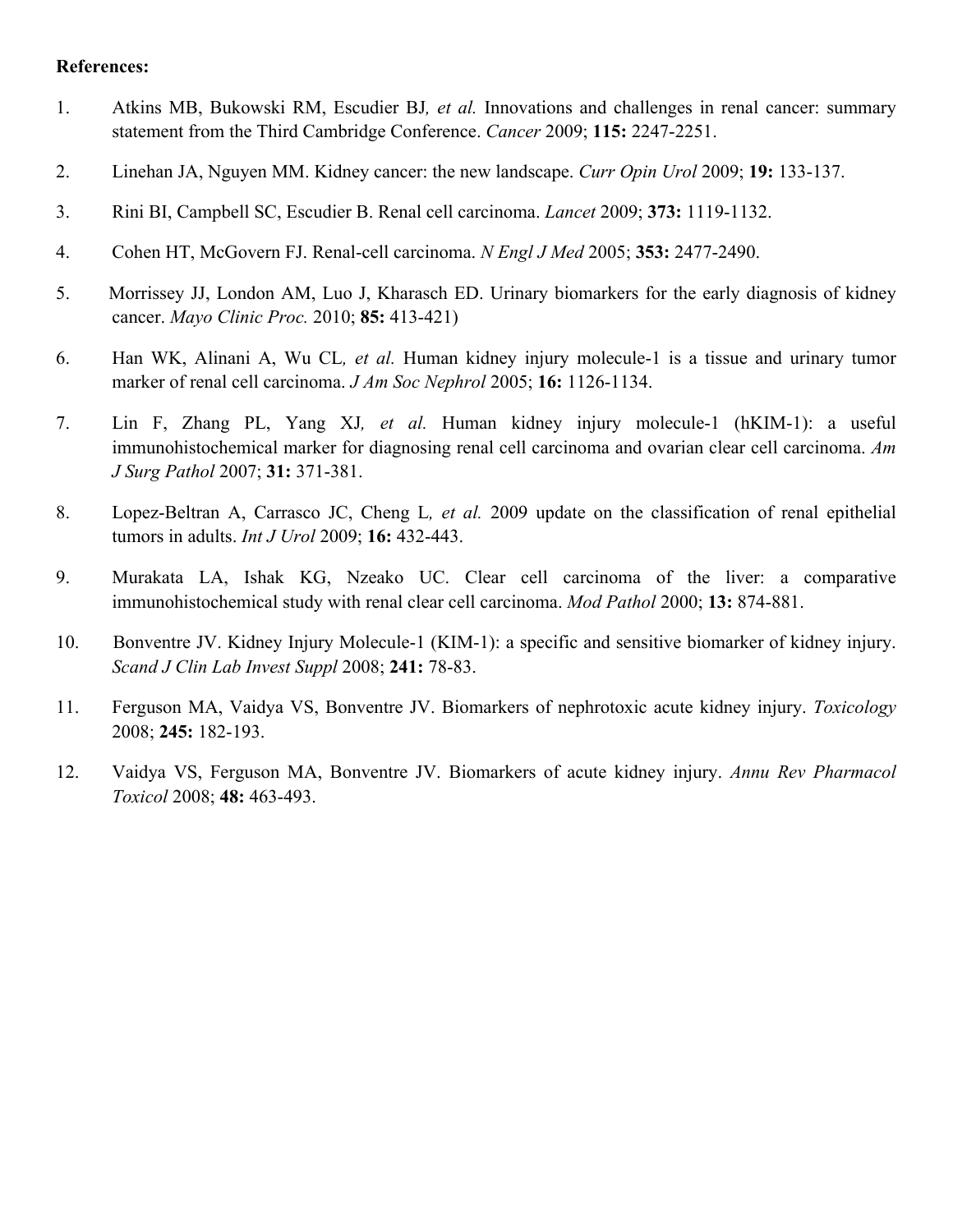

**Figure 1. Histogram of age in the cohort of 35 patients with clear cell and papillary subtypes of kidney cancer (upper) and the 44 patient surgical control cohort (lower).**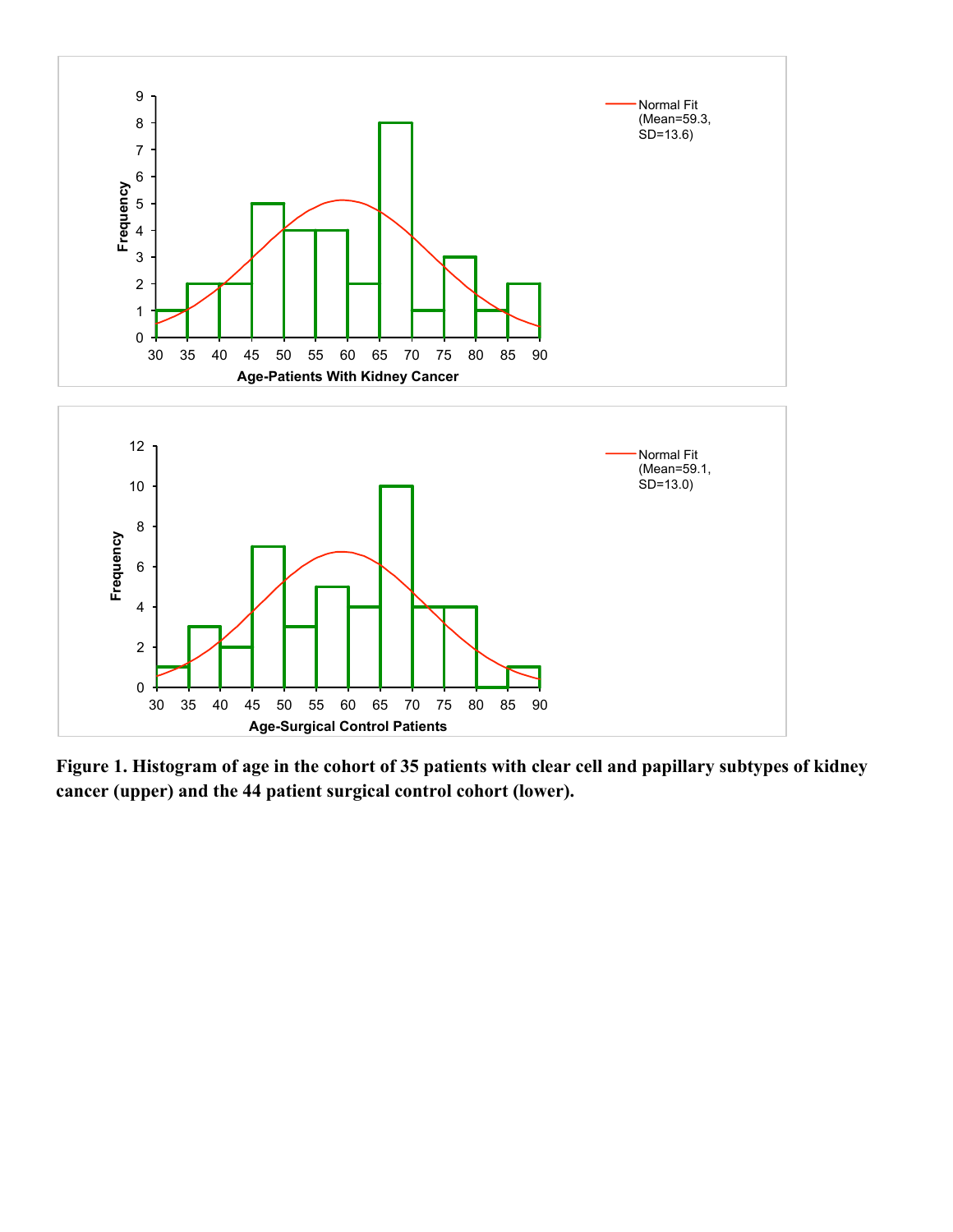

**Figure 2. Regression analysis of urinary ADFP levels in patients with stage T1a clear cell and papillary kidney cancer and surgical control patients (zero tumor size).**



**Figure 3. Regression analysis of urinary AQP-1 levels in patients with stage T1a clear cell and papillary kidney cancer and surgical control patients (zero tumor size).**